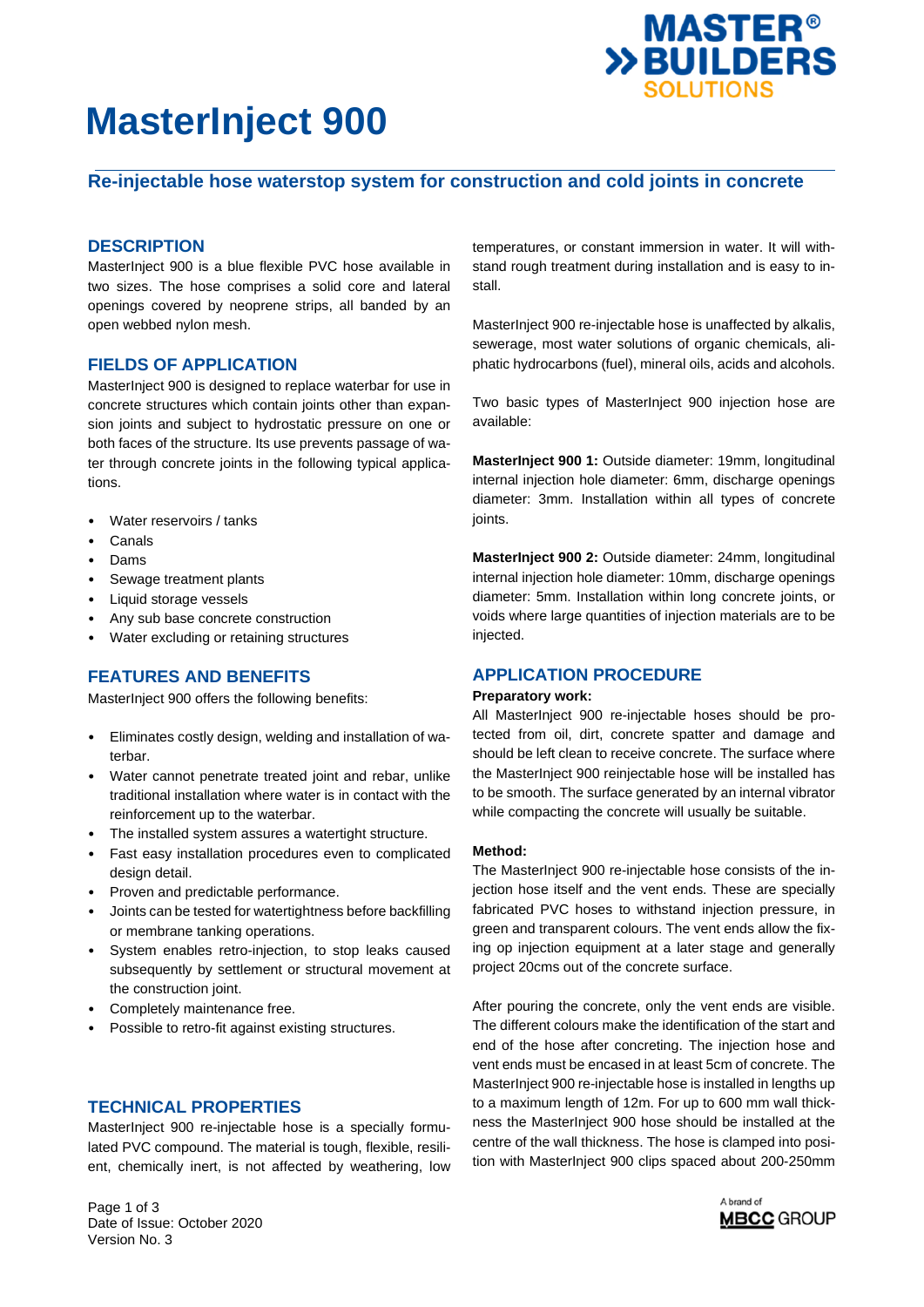

# **MasterInject 900**

# **Re-injectable hose waterstop system for construction and cold joints in concrete**

apart. The hose must not be fastened to the reinforcement bars in the wall. It is essential that there is a direct contact between the hose and the concrete. If aggregate or debris lie on the concrete, these must be removed, to prevent floating of the hose in the freshly poured concrete.

## **GUIDELINES**

**Installation, injection, reinjection, and selection of materials should be entrusted to an experienced and certified MasterInject 900 applicator.** 

The injecting of the hose may be carried out at any time either before switching off the dewatering as a precautionary measure or afterwards if leaks are noticed. The hose may be injected with water under pressure to test the integrity of the joint.

**Injection of the MasterInject 900 hose with our Master-Roc range permits reinjection. Use of any other resins will render the hose unusable.** 

Injection always starts at one end adopting the following procedure:

- Fill the hose with injection material by means of an injection pump until it flows out at the other end.
- Plug that end with the end cap.
- Pressurise the MasterInject 900 hose.

Continue to inject until the moment that no material flows into the joint (there is no or only slight pressure drop at the gauge); resin is seen flowing out of the joint or a predetermined quantity has been injected. Sealing is achieved by moderate pressure and a longer injection time, as opposed to high pressure over a brief injection period.

- If required the same procedure may be adopted from the other end of the MasterInject 900 hose, this is to ensure even pressure distribution over the whole length.
- Within the gel time, pressurise the hose again briefly.

**Note**: Normally one injection is enough to completely seal the joint; however this depends on the quality of the concrete and/or the water pressure.

# **COMPONENTS OF THE MASTERINJECT 900 HOSE**



- 1. Injection diameter, 6 or 10mm, depending on the injection material.
- 2. 2. Solid hose core for resisting concrete pressure.
- 3. 3. The lateral openings with a diameter of 3 or 5mm, each staggered by 1cm, ensure a uniform discharge of the injection material.
- 4. 4. The three neoprene strips in the longitudinal grooves act as non-return valves.

# **CONTACT DETAILS**

Master Builders Solutions UK Ltd, Swinton Hall Road, Swinton, Manchester, M27 4EU Tel: +44 (0) 161 727 6300 www.master-builders-solutions.com/en-gb

Page 2 of 3 Date of Issue: October 2020 Version No. 3